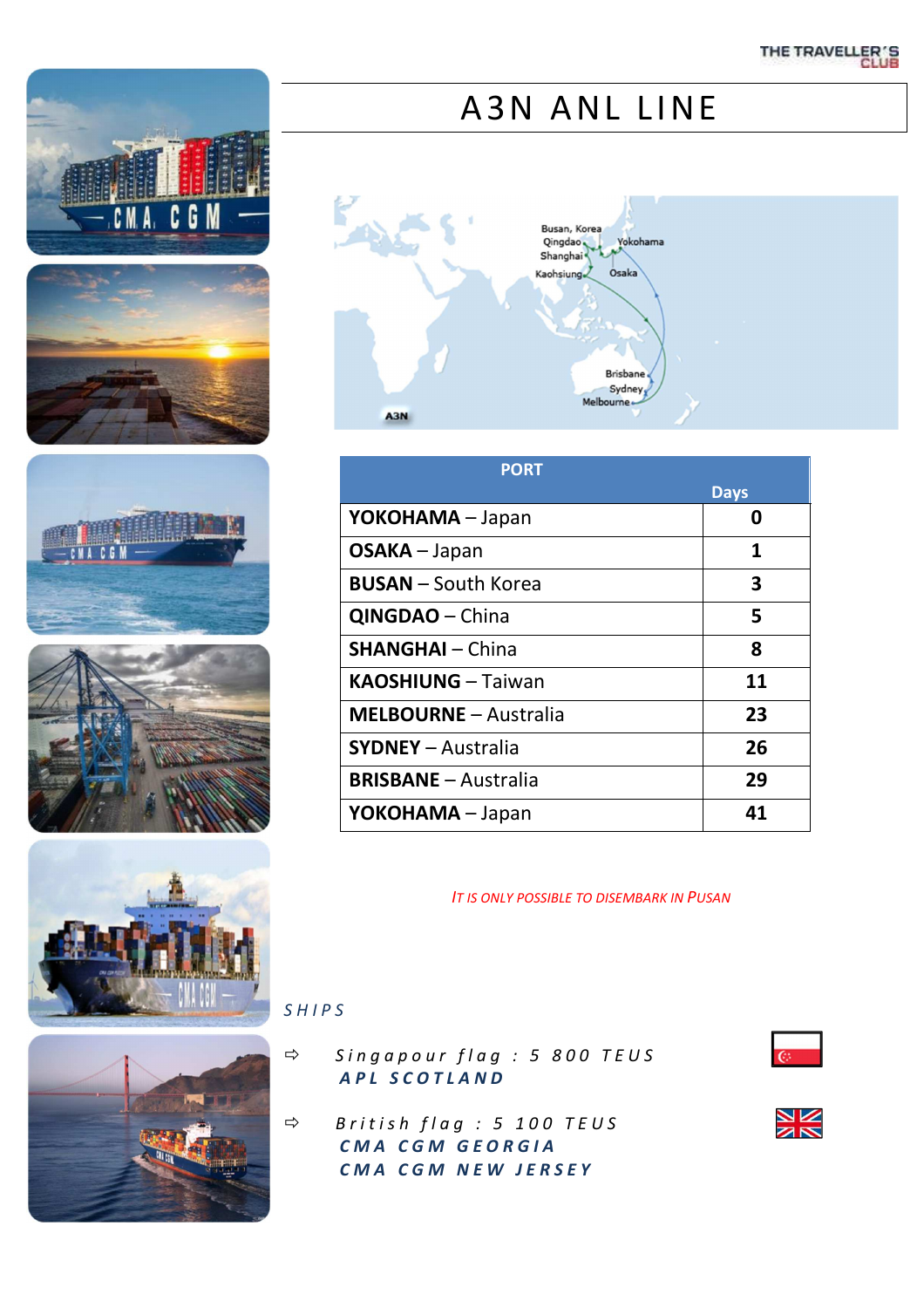







## **GENERAL INFORMATION**

### **Full Board**

(alcohol not allowed on board)

#### **Cabins**

Some cabins are composed by: a lounge corner, an office, a closet, a couch, a bathroom and equipped with climatization.

## **Required formalities**:

- **Valid passport (6 months after arrival date)**
- **Australian VISA**
- **Chinese visa**

For passengers embarking and debarking in Australia: authorities will demand you to pay handling fees 50 \$ (USD) during your last stopover in Australia

#### **Shanghai special note:**

**Embarkation:** visa type « M » or « C » is mandatory; no other Visa will be accepted

**Disembarkation**: visa type « M » is mandatory

**Yangshan** is about a 100 km from Shanghai city center; 90 € will be necessary for transfer between terminal and city center (by cash).

**Additional fees can be applied depending on port agents during embarkation or disembarkation. You will need to pay it directly in the port, only by cash.** 

*These details are only informational and not contractual (please refer to our special conditions)*